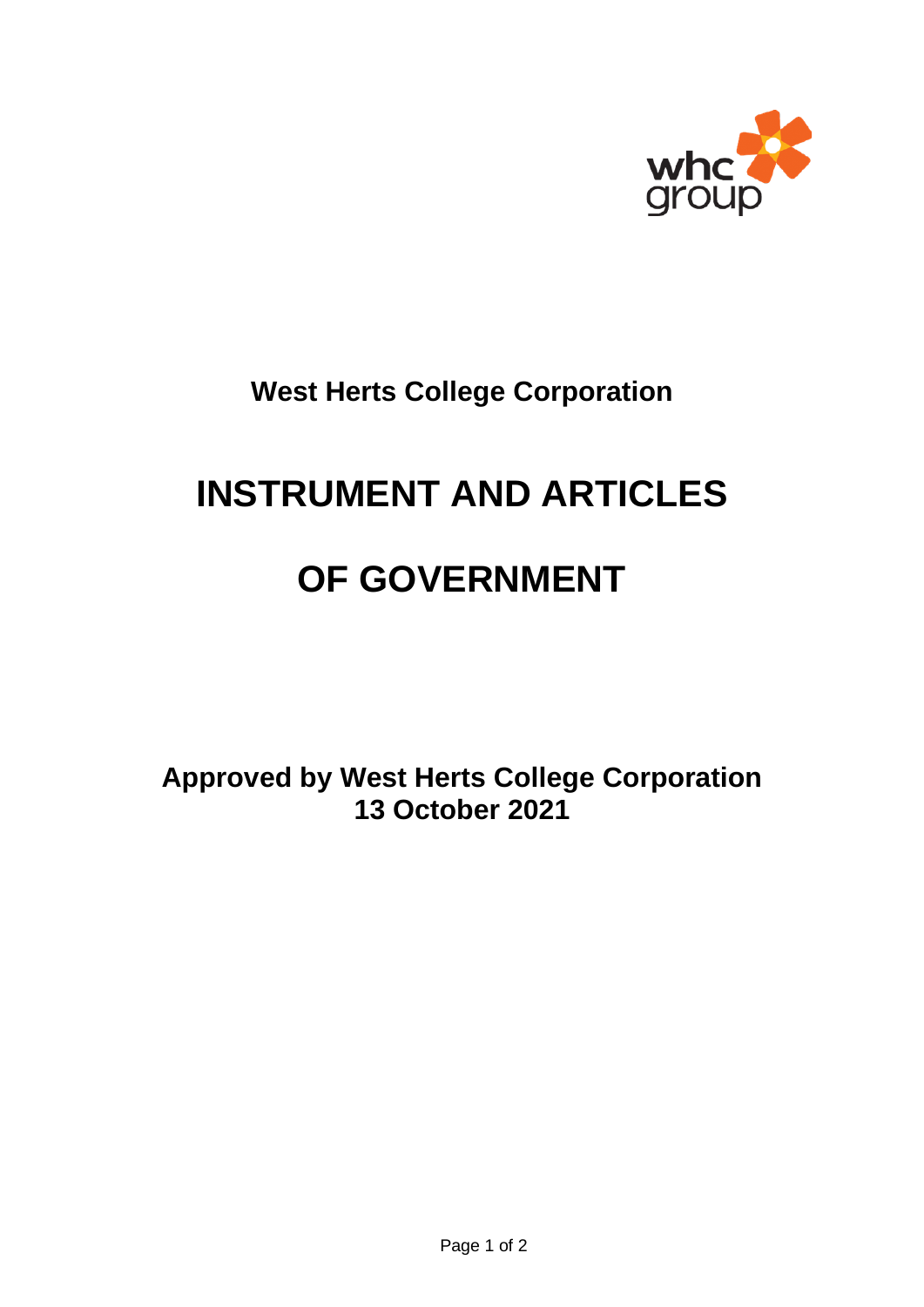## **Instrument of Government**

## **Contents**

| <b>No</b>      | <b>Title</b>                                                                      | Page<br>No:    |
|----------------|-----------------------------------------------------------------------------------|----------------|
| $\mathbf 1$    | Interpretation of the terms used in this Instrument and Articles of<br>Government | 3              |
| 2              | Composition of the corporation and determination of membership<br>numbers         | $\overline{4}$ |
| 3              | Appointment of members of the Corporation                                         | 4              |
| 4              | Termination of membership                                                         | 5              |
| 5              | Persons who are ineligible to be members                                          | 5              |
| $6\phantom{1}$ | Members not to hold interests in matters relating to the College                  | 6              |
| $\overline{7}$ | Procedures and Conduct of the Corporation and the College                         | 6              |
| 8              | Appointment of the Principal and Chief Executive                                  | $\overline{7}$ |
| 9              | Appointment of the Clerk                                                          | $\overline{7}$ |
| 10             | Copies of the Instrument and Articles of Government                               | $\overline{7}$ |
| 11             | Change of name of the Corporation                                                 | $\overline{7}$ |
| 12             | Application of the Corporation Seal                                               | $\overline{7}$ |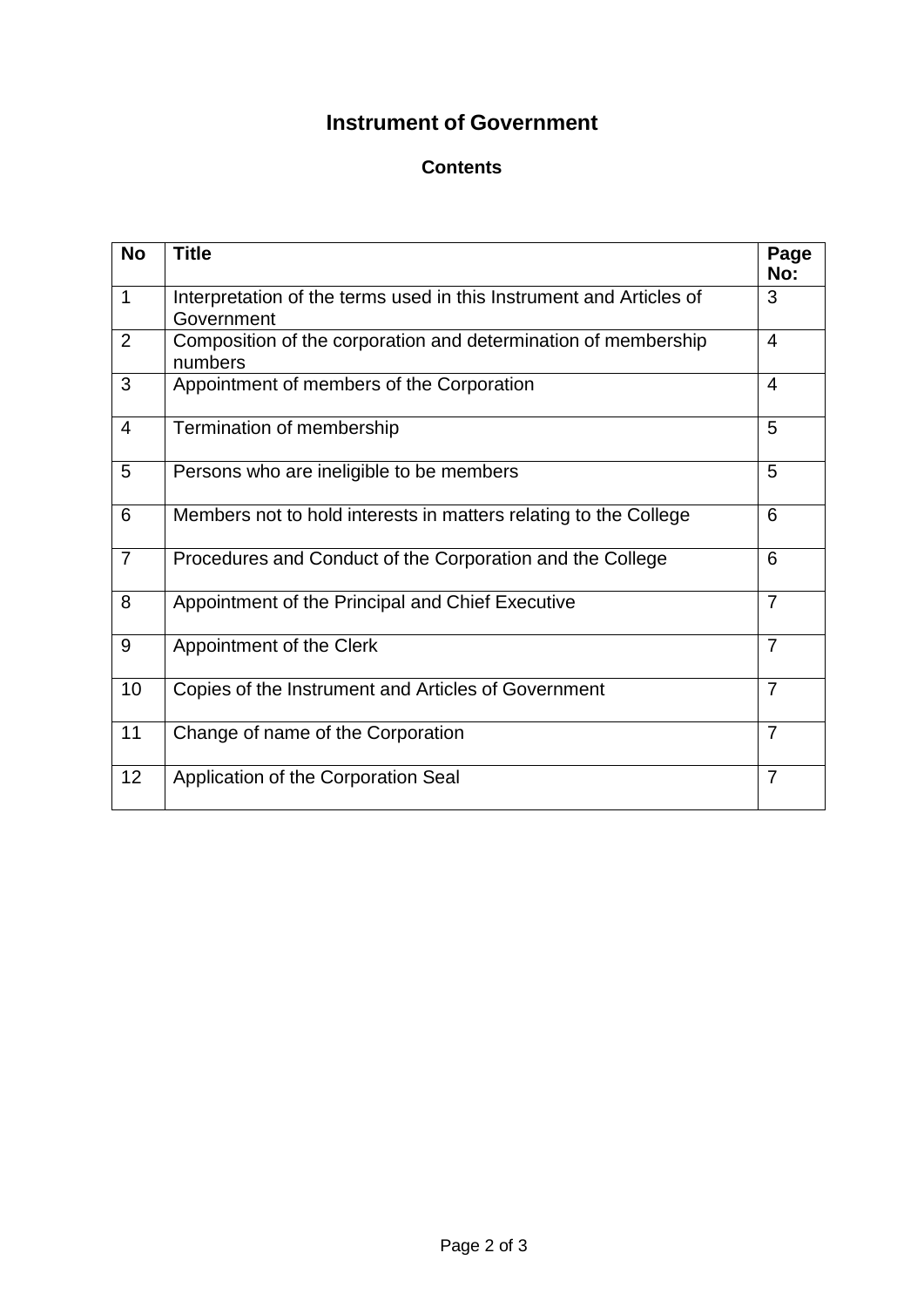## 1) **Interpretation of the terms used in this Instrument and Articles of Government**

| <b>Articles</b>                    | <b>Means the Articles of Government</b>                                                                                                                                                                                                                          |
|------------------------------------|------------------------------------------------------------------------------------------------------------------------------------------------------------------------------------------------------------------------------------------------------------------|
| <b>Chair and Vice Chair</b>        | Means respectively the Chair and Vice Chair of the<br>Corporation                                                                                                                                                                                                |
| <b>Clerk</b>                       | Means the Clerk to the Corporation and any reference to<br>the Clerk includes a person acting as Clerk to the<br>Corporation                                                                                                                                     |
| The College                        | Means West Herts College which the Corporation is<br>established to conduct and any institution for the time<br>being conducted by the Corporation in exercise of its<br>powers under the Further and Higher Education Act 1992<br>as amended from time to time. |
| Corporation                        | Means the Corporation of West Herts College                                                                                                                                                                                                                      |
| <b>External members</b>            | Those members who are not the Principal, staff, or student<br>governors                                                                                                                                                                                          |
| Instrument                         | Means this Instrument of Government                                                                                                                                                                                                                              |
| Meeting                            | Includes a meeting at which the members attending are<br>present in more than one room, provided that by use of<br>visual or tele-conferencing facilities it is possible for every<br>person present at the meeting to communicate with each<br>other            |
| Necessary skills                   | Means skills and experience, other than professional<br>qualifications, specified by the Corporation as appropriate<br>for members to have                                                                                                                       |
| Principal                          | Means the Principal and Chief Executive of the College.<br>Any reference to the Principal shall include a person<br>acting as Principal                                                                                                                          |
| <b>Secretary of State</b>          | Means the Secretary of State for Education                                                                                                                                                                                                                       |
| Senior post                        | Means the post of Principal and such other senior posts<br>as the Corporation may decide for the purposes of the<br><b>Articles</b>                                                                                                                              |
| <b>Staff matters</b>               | conditions<br>remuneration,<br>Means<br>the<br>of<br>service,<br>promotion, conduct, suspension, dismissal, or retirement<br>of staff                                                                                                                            |
| Staff member and student<br>member | Have the meanings given to them in Clause 2                                                                                                                                                                                                                      |
| The staff                          | Means all staff who have a contract of employment with<br>the institution                                                                                                                                                                                        |
| The Students' Union                | Means any association of students formed to further the<br>educational purposes of the College and the interests of<br>students, as students. In the case of West Herts College,<br>the association of students is the Students' Council                         |
| <b>ESFA</b>                        | Means the Education and Skills Funding Agency                                                                                                                                                                                                                    |

# 2) **Composition of the Corporation and determination of membership numbers**

a) The Corporation shall consist of: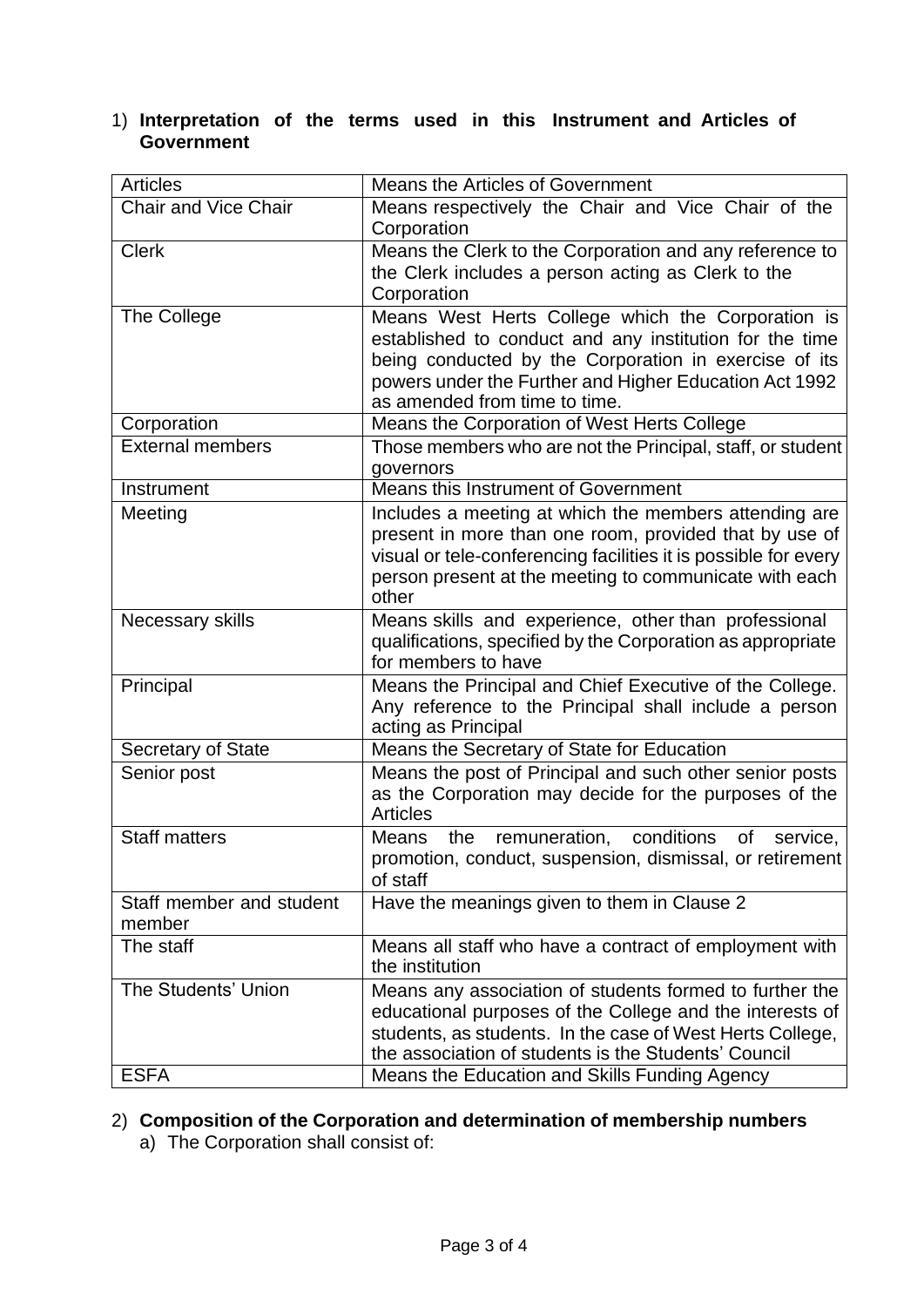- i) A minimum of eight and a maximum of ten external members who appear to the Corporation to have the necessary skills to ensure that the Corporation carries out its functions and responsibilities.
- ii) The Principal of the College unless the Principal chooses not to be a member.
- iii) One staff member who is a member of the college's teaching staff and has a contract of employment with the college and who has been nominated and elected by the teaching staff of the college.
- iv) One staff member who is a member of the college's support staff and has a contract of employment with the college and who has been nominated and elected by the support staff of the college.
- v) Two student members who are enrolled as students at the college and have been nominated and elected by their fellow students, or if the Corporation so decides, by the recognised association representing such students.
- vi) Student member(s) must be enrolled at the College as students; employment by the college e.g., as an apprentice, and/or in part time work at the College does not preclude an enrolled student from being appointed as a Student Governor.
- b) Subject to paragraphs a) and d) the number of members of the Corporation, and the number of members of each variable category, shall be that decided by the Corporation.
- c) The Corporation may at any time vary the determination provided that the number of members of each variable category shall be subject to the limit which applies to that category as set out in Schedule 4 of the Further and Higher Education Act 1992 as substituted by the Education Act 2011.
- d) No determination under this clause shall terminate the appointment of any person who is already a member of the Corporation at the time when the determination is made.
- e) The Corporation, as the appointing authority, will decide whether a person is eligible for nomination, election (where applicable) and appointment as a member of the Corporation under paragraph 2b).

## 3) **Appointment of members of the Corporation**

- a) Subject to paragraph b) the Corporation is the appointing authority in relation to the appointment of its members.
- b) If the number of members falls below the number needed for a quorum, the Secretary of State is the appointing authority in relation to the appointment of those members needed for a quorum.
- c) The appointing authority may decline to appoint a person as a staff or student member if:
	- i) it is satisfied that the person has been removed from office as a member of a further education corporation in the previous ten years; or
	- ii) the appointment of the person would contravene any rule or Standing Orders made under the Articles of Government concerning the number of terms of office which a person may serve; or
	- iii) the person is ineligible to be a member of the corporation because of clause 4.
- d) The Corporation may suspend a person's membership of the Corporation where it considers on reasonable grounds that it is in the interest of the Corporation, its learners or potential learners or staff to do so, or it considers it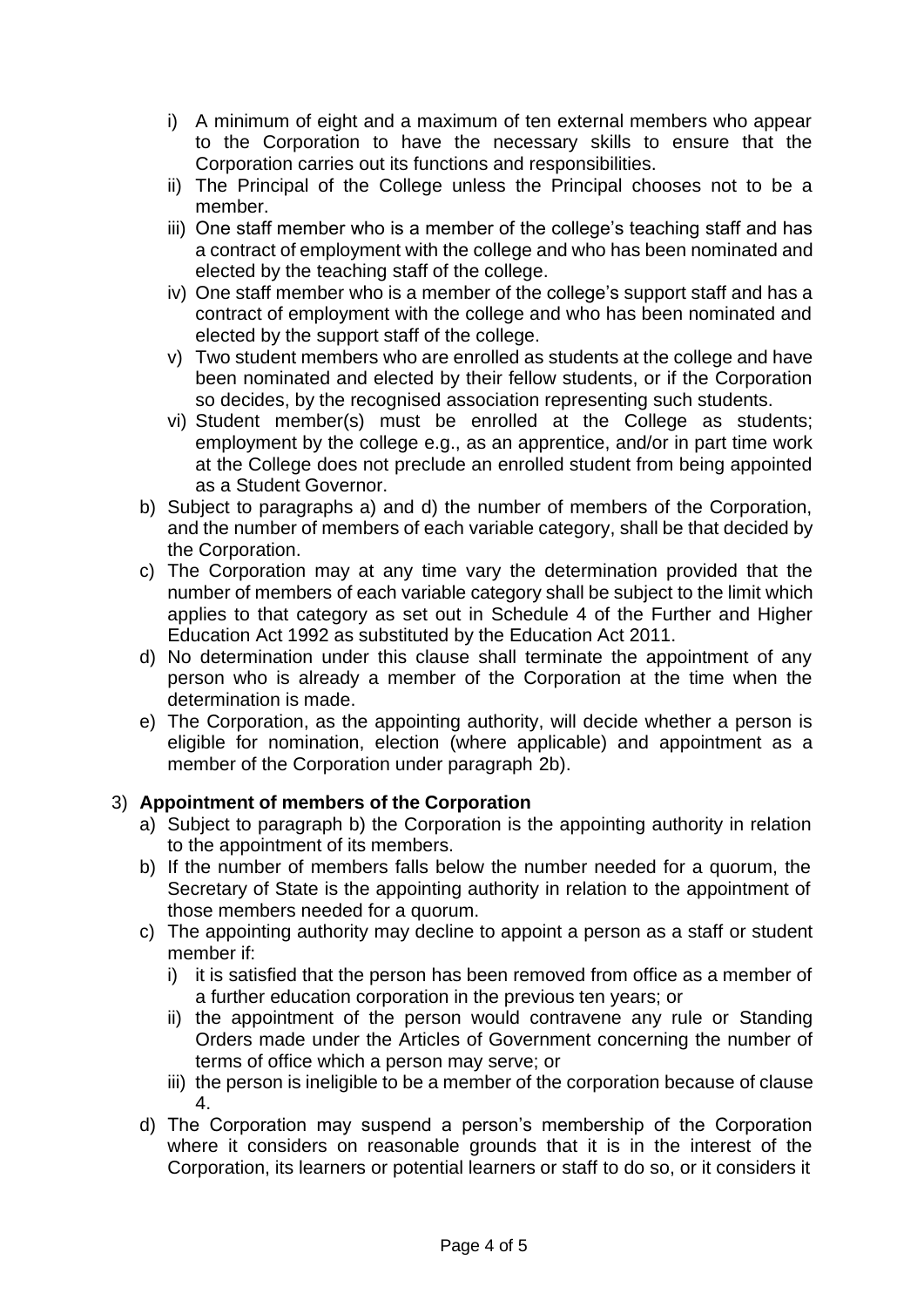necessary to assist the Corporation to exercise its legal powers or to discharge its legal duties.

e) Where the office of any member becomes vacant the appointing authority shall as soon as practicable take all necessary steps to appoint a new member to fill the vacancy.

## 4) **Termination of membership**

- a) A member may resign from office at any time by giving notice in writing to the Clerk.
- b) If at any time the Corporation is satisfied that any member:
	- i) is unfit or unable to discharge the functions of a members of either the Corporation or a committee; or
	- ii) has been absent from meetings of the Corporation or a committee for a period longer than six consecutive months without the prior permission of the Corporation, the Corporation may by notice in writing to that member remove the member from office and the office shall then be vacant.
- c) Any person who is a member of the Corporation by virtue of being a member of the staff at the College, including the Principal, shall cease to hold office upon ceasing to be a member of the staff and the office shall then be vacant.
- d) The Corporation may terminate the membership of an external member if after appointment they become a member of staff of the College. Thereupon, the office will be vacant.
- e) A student member shall cease to hold office:
	- i) at the end of the student's final academic year, or at such other time in the year after ceasing to be a student as the Corporation may decide; or
	- ii) if expelled from the College,

and the office shall then be vacant.

#### 5) **Persons who are ineligible to be members**

- a) The Corporation will decide whether a person is eligible for nomination, election,and appointment as a member of the Corporation.
- b) No-one under the age of 18 years may be a member, except as a student member.
- c) The Clerk may not be a member.
- d) Subject to paragraphs e) and f), a person shall be disqualified from holding, or from continuing to hold, office as a member, if that person has been adjudged bankrupt or is the subject of a bankruptcy restrictions order, an interim bankruptcy restrictions order or a bankruptcy restriction undertaking within the meaning of the Insolvency Act 1986, or if that person has made a composition or arrangement with creditors, including an individual voluntary arrangement.
- e) Where a person is disqualified by reason of having been adjudged bankrupt or by reason of being the subject of a bankruptcy restrictions order, an interim bankruptcy restrictions order or a bankruptcy restriction undertaking, that disqualification shall cease:
	- i) on that person's discharge from bankruptcy, unless the bankruptcy order has before then been annulled; or
	- ii) if the bankruptcy order is annulled, at the date of that annulment; or
	- iii) if the bankruptcy restrictions order is rescinded as a result of an application under section 375 of the Insolvency Act 1986, on the date so ordered by the court; or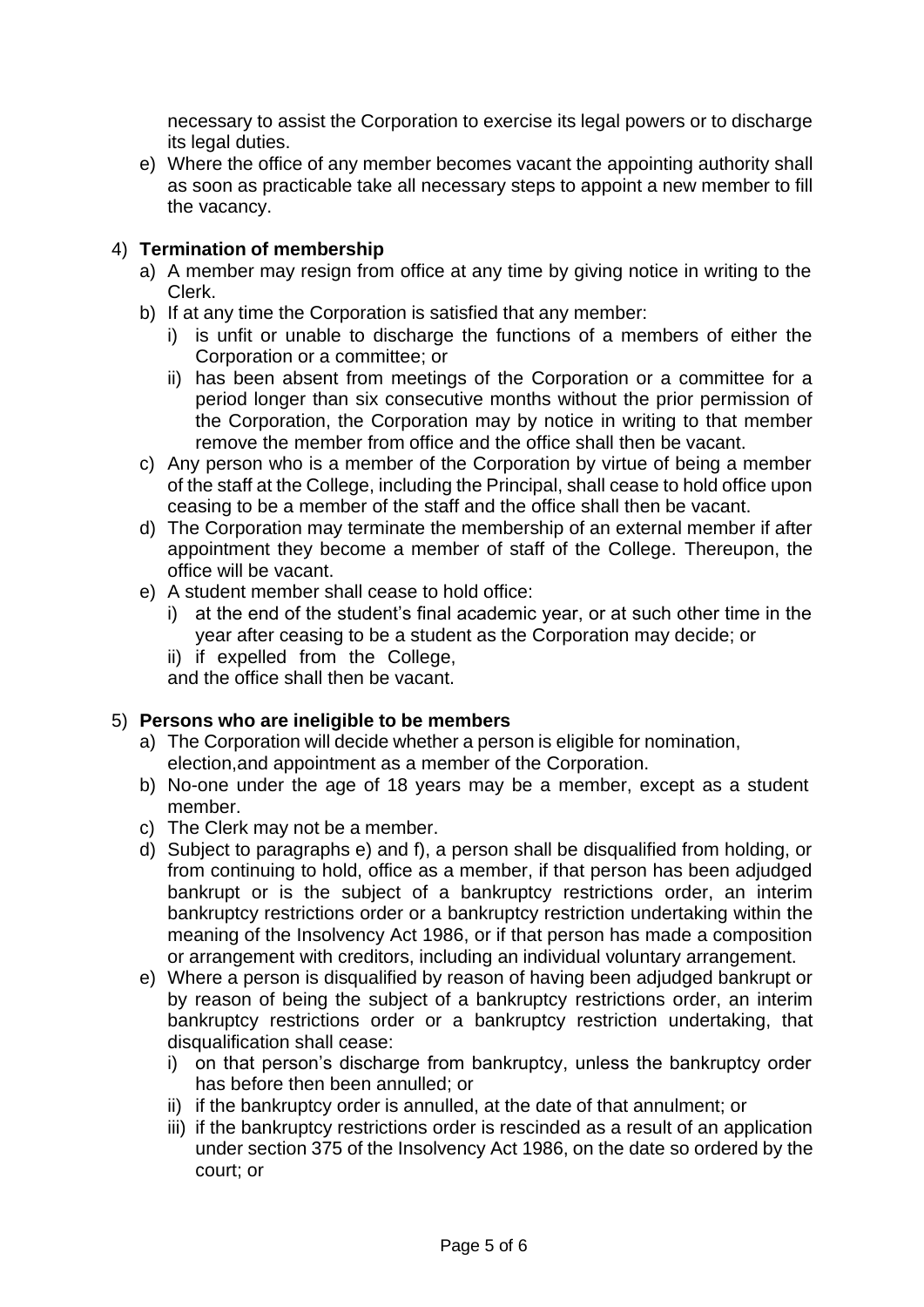- iv) if the interim bankruptcy restrictions order is discharged by the court, on the date of that discharge; or if the bankruptcy restrictions undertaking is annulled, at the date of that annulment.
- f) Where a person is disqualified by reason of having made a composition or arrangement with creditors, including an individual voluntary arrangement, and then pays the debts in full, the disqualification shall cease on the date on which the payment is completed and in any other case it shall cease on the expiration of three years from the date on which the terms of the deed of composition, arrangement or individual voluntary arrangement are fulfilled.
- g) Subject to the rules and procedures for the term of office of a member, as set out in the Corporation's Standing Orders, a person shall be disqualified from holding, or from continuing to hold, office as a member if:
	- i) within the previous five years that person has been convicted, whether in the United Kingdom or elsewhere, of any offence and has received a sentence of imprisonment, whether suspended or not, for a period of three months or more, without the option of a fine; or
	- ii) within the previous twenty years that person has been convicted as set out in sub-paragraph i) and has received a sentence of imprisonment, whether suspended or not, for a period of more than two and a half years; or
	- iii) that person has at any time been convicted as set out in sub-paragraph i) and has received a sentence of imprisonment, whether suspended or not, of more than five years.
- h) For the purpose of this regulation there shall be disregarded any conviction by or before a court outside the United Kingdom for an offence in respect of conduct which, if it had taken place in the United Kingdom, would not have constituted an offence under the law then in force anywhere in the United Kingdom.
	- i) Where a person is disqualified from acting as a charity trustee under Charities Act 2011. S178.
	- j) Upon a member of the Corporation becoming disqualified from continuing to hold office under paragraphs d) e), f), g) or i), the member shall immediately give notice of that fact to the Clerk.

## 6) **Members not to hold interests in matters relating to the College**

a) The Corporation's procedures for managing conflicts of interest will be outlined within the Corporation's Standing Orders.

## 7) **The Conduct of the Corporation and the College**

- a) The Corporation and the College shall be conducted in accordance with the provisions of the Instrument and Articles of Government; any rules or Standing Orders made under the Instrument and Articles of Government; College rules, policies, and procedures; and all legislation applying to the college and its governance.
- b) The Corporation shall approve Codes of Conduct for governors, and for staff (after consultation with staff) and contractors.

## 8) **Appointment of the Principal and Chief Executive**

a) The Corporation shall appoint a person to serve as the Principal and Chief Executive of the College.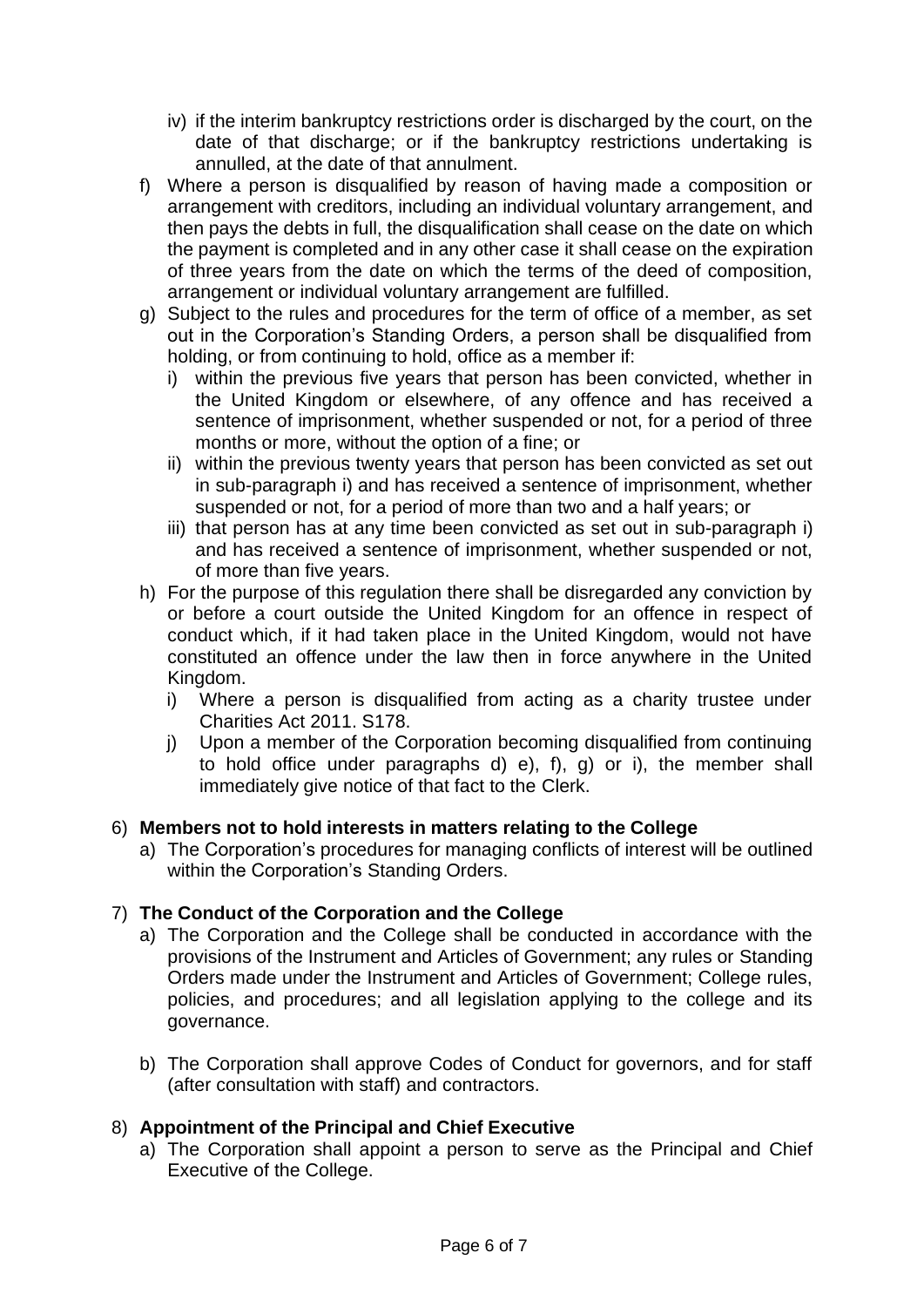### 9) **Appointment of the Clerk**

- a) The Corporation shall appoint a person to serve as its Clerk.
- b) In the temporary absence of the Clerk, the Corporation shall appoint a person to serve as a temporary Clerk.
- c) The Principal may not be appointed as Clerk or temporary Clerk.
- d) Subject to Corporation rules relating to proceedings of meetings, the Clerk shall be entitled to attend all meetings of the Corporation and any of its committees.
- e) The Clerk may also be a member of staff at the College.

#### 10)**Copies of the Instrument and Articles of Government**

A copy of this Instrument and the Articles of Government and the related Corporation approved Standing Orders shall be given free of charge to every member of the Corporation and at a charge not exceeding the cost of copying or free of charge to any other person who so requests a copy and shall be available for inspection at the College upon request, during normal office hours, to every member of staff and every student at the College.

#### 11) **Change of name of the Corporation**

The Corporation may change its name with the approval of the Secretary of State.

#### 12)**Application of the Corporation Seal**

The Corporation Seal is affixed to certain documents where it is required by law or it is in the interests of the College for the document to be executed as a deed. The application of the seal of the Corporation shall be authenticated by

- a) the signature of either the Chair (or another member of the Corporation with the exception of the staff and student governors), and
- b) the signature of any other member (with the exception of the staff and student governors).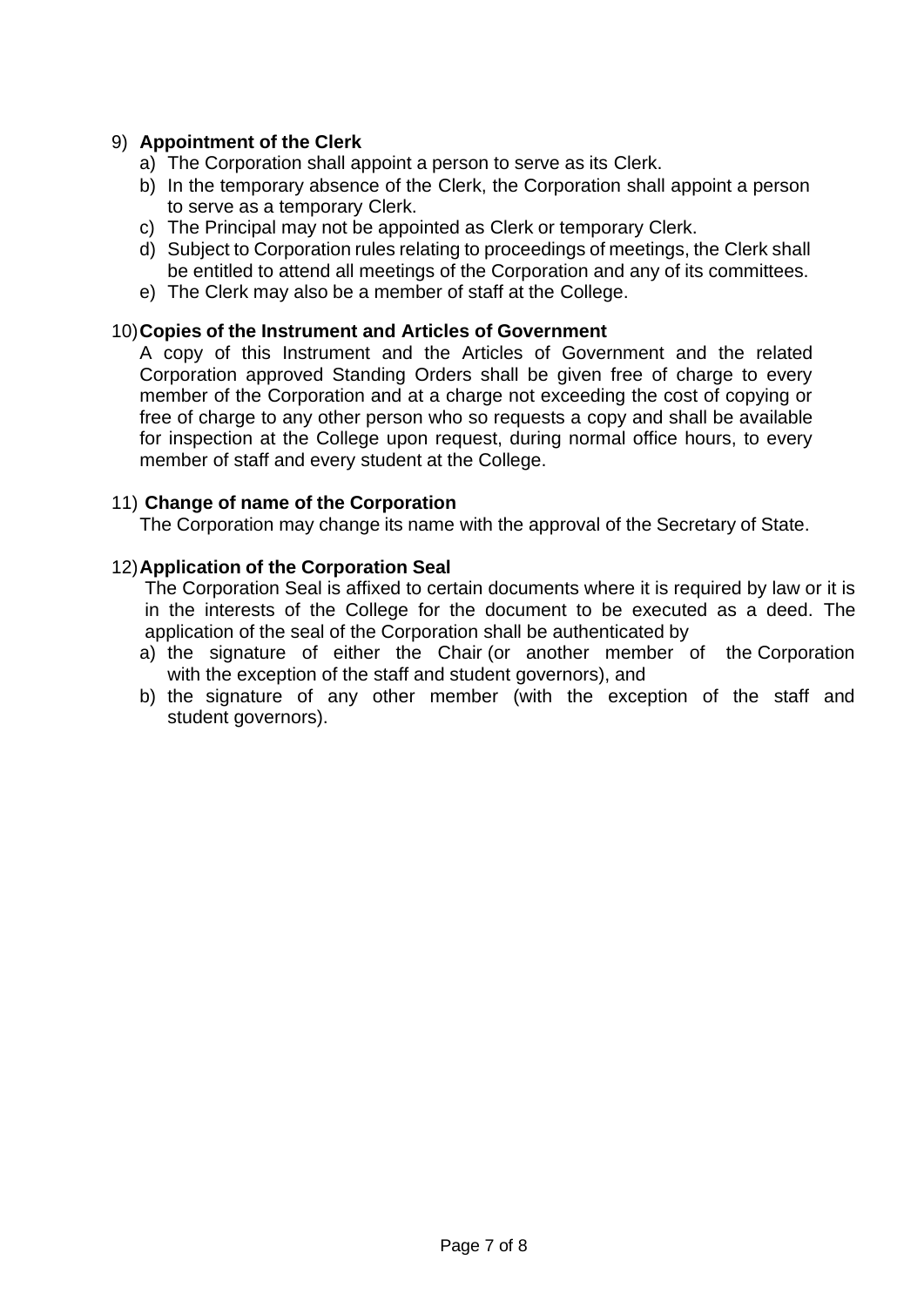## **Articles of Government**

## **Contents**

| <b>No</b>      | <b>Title</b>                                                                | Page<br>No:     |
|----------------|-----------------------------------------------------------------------------|-----------------|
| $\mathbf{1}$   | The responsibilities of the Corporation                                     | 9               |
| 2              | The responsibilities of the Principal and Chief Executive                   | 9               |
| 3              | The responsibilities of the Clerk                                           | 9               |
| $\overline{4}$ | Corporation's delegable and non-delegable functions                         | 9               |
| 5              | Principal's delegable and non-delegable functions                           | 10              |
| 6              | Appointment and promotion of staff                                          | 10              |
| $\overline{7}$ | Suspension and dismissal of the Clerk                                       | 11              |
| 8              | Academic freedom                                                            | 11              |
| 9              | Co-operation with government funding agencies                               | 11              |
| 10             | <b>Internal Audit</b>                                                       | 11              |
| 11             | Accounts and audit of accounts                                              | $\overline{11}$ |
| 12             | <b>Rules and Standing Orders</b>                                            | 12              |
| 13             | Modification or replacement of the Instrument and Articles of<br>Government | 12              |
| 14             | Dissolution of the Corporation                                              | 12              |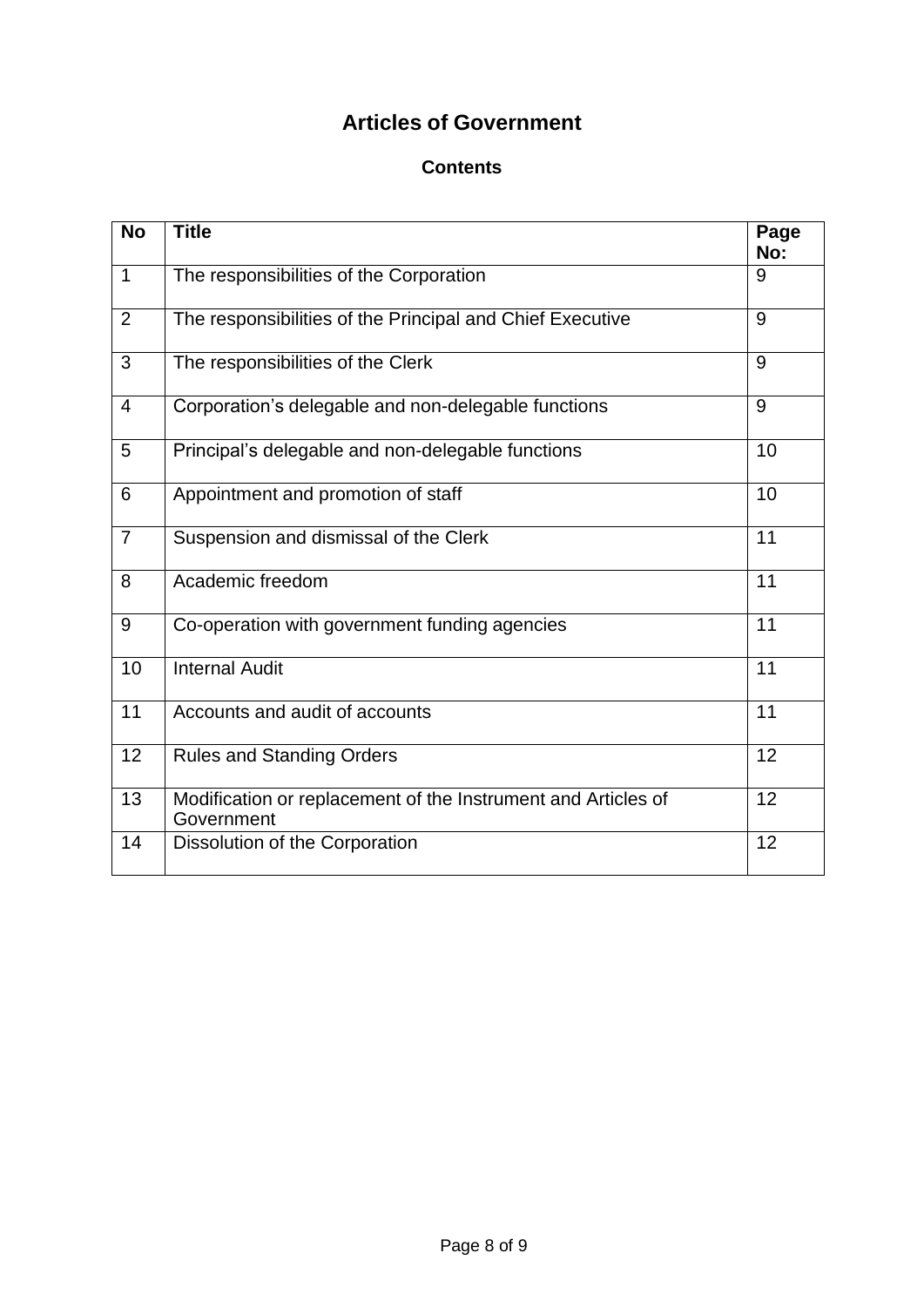## 1) **The responsibilities of the Corporation**

The Corporation shall be responsible for the following functions:

- a) the determination and periodic review of the educational character and mission of the College and the oversight of its activities.
- b) ensuring it receives and considers information on the needs of its communities to inform its strategic discussions.
- c) publishing arrangements for obtaining the views of staff and students on the determination and periodic review of the educational character and mission of the College and the oversight of its activities.
- d) approval of the College's overarching strategy and Strategic Plan.
- e) the effective and efficient use of resources, the solvency of the College and the Corporation and safeguarding their assets.
- f) approving annual estimates of income and expenditure.
- g) the appointment, grading, suspension, dismissal and determination of the pay and conditions of service of the holders of senior posts and the Clerk, including, where the Clerk is, or is to be appointed as, a member of staff, the Clerk's appointment, grading, suspension, dismissal, and determination of pay in the capacity of a member of staff.

### 2) **The responsibilities of the Principal and Chief Executive**

Subject to the responsibilities of the Corporation, the Principal shall be the Chief Executive of the College, and shall be responsible for the following functions:

- a) making proposals to the Corporation about the educational character and mission of the College and implementing the decisions of the Corporation.
- b) the determination of the College's academic and other activities.
- c) preparing annual estimates of income and expenditure for consideration and approval by the Corporation, and the management of budget and resources within the estimates approved by the Corporation.
- d) the organisation, direction and management of the College and leadership of the staff.
- e) the appointment, assignment, grading, appraisal, suspension, dismissal and determination of the pay and conditions of service of staff, other than the holders of senior posts or the Clerk, where the Clerk is also a member of the staff; and
- f) maintaining student discipline and, within the rules and procedures provided for within these Articles, suspending or expelling students on disciplinary grounds or expelling students for academic reasons.

## 3) **The responsibilities of the Clerk**

The Clerk shall be responsible for advising the Corporation with regard to the operation of its powers, procedural matters, the conduct of its business and matters of governance practice.

#### 4) **Corporation's delegable and non-delegable functions**

- a) The Corporation shall not delegate the following functions:
	- i) the determination of the educational character and mission of the College.
	- ii) the approval of the College's overarching strategic direction and Strategic Plan.
	- iii) the approval of the annual estimates of income and expenditure.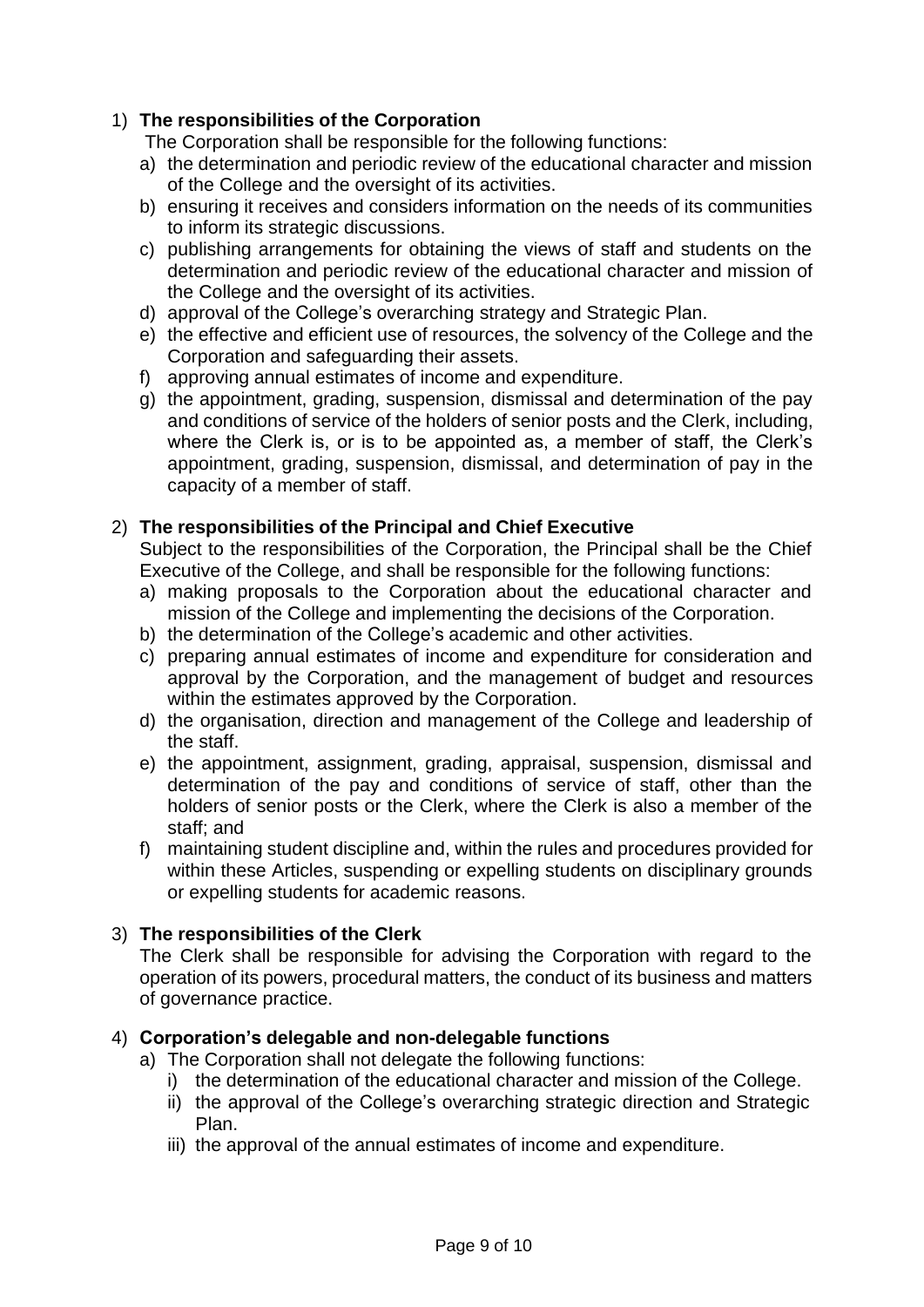- iv) the responsibility for ensuring the solvency of the College and the Corporation and for safeguarding their assets.
- v) the appointment of the Principal or holder of a senior post.
- vi) the appointment of the Clerk.
- vii) the modification or revocation of the Instrument and Articles of Government.
- b) The Corporation may not delegate:
	- i) the consideration of the case for dismissal, and
	- ii) the appointment of the Clerk, (including where the Clerk is, or is to be, appointed as a member of staff the Clerk's appointment in the capacity of a member of staff); and
	- iii) the power to determine an appeal in connection with the dismissal of the Principal, the Clerk, or the holder of a senior post, other than to a committee of external members of the Corporation.
- c) The Corporation shall make rules specifying the way in which a committee having functions under paragraph 6.b.ii shall be established and conducted.

## 5) **Principal's delegable and non-delegable functions**

The Principal may delegate functions to the holder of any other senior post (with the exception of the Clerk), other than the management of budget and resources and any other functions that have been delegated specifically to the Principal by the Corporation.

## 6) **Appointment and promotion of staff**

- a) The Corporation will appoint the Principal, and senior postholders, including the Clerk.
- b) For such appointments, the Corporation will appoint a selection panel consisting of:
	- i) at least five members of the Corporation including the Chair or the Vice Chair, or both, where the vacancy is for the post of Principal: or
	- ii) at least three other members of the Corporation which may include the Principal, where the vacancy is for any other senior post, including that of Clerk.
- c) The members of the selection panel shall:
	- i) decide on the arrangements for advertising and selecting the applicants to interview.
	- ii) interview the applicants; and
	- iii) make recommendations to the Corporation for appointment.
- d) The Corporation shall consider the recommendation of the selection panel and decide upon the final appointment to be made.
- e) If the members of the selection panel are unable to agree on a person to recommend to the Corporation, or if the Corporation does not approve their recommendation, the Corporation may make an appointment itself of a person from amongst those interviewed, or it may require the panel to repeat the steps specified in paragraph c with or without first re-advertising the vacancy.
- f) Where there is a vacancy in a senior post or where the holder of a senior post is temporarily absent, until that post is filled or the absent post holder returns, a member of staff:
	- i) may be required to act as Principal or in the place of any other senior post holder; and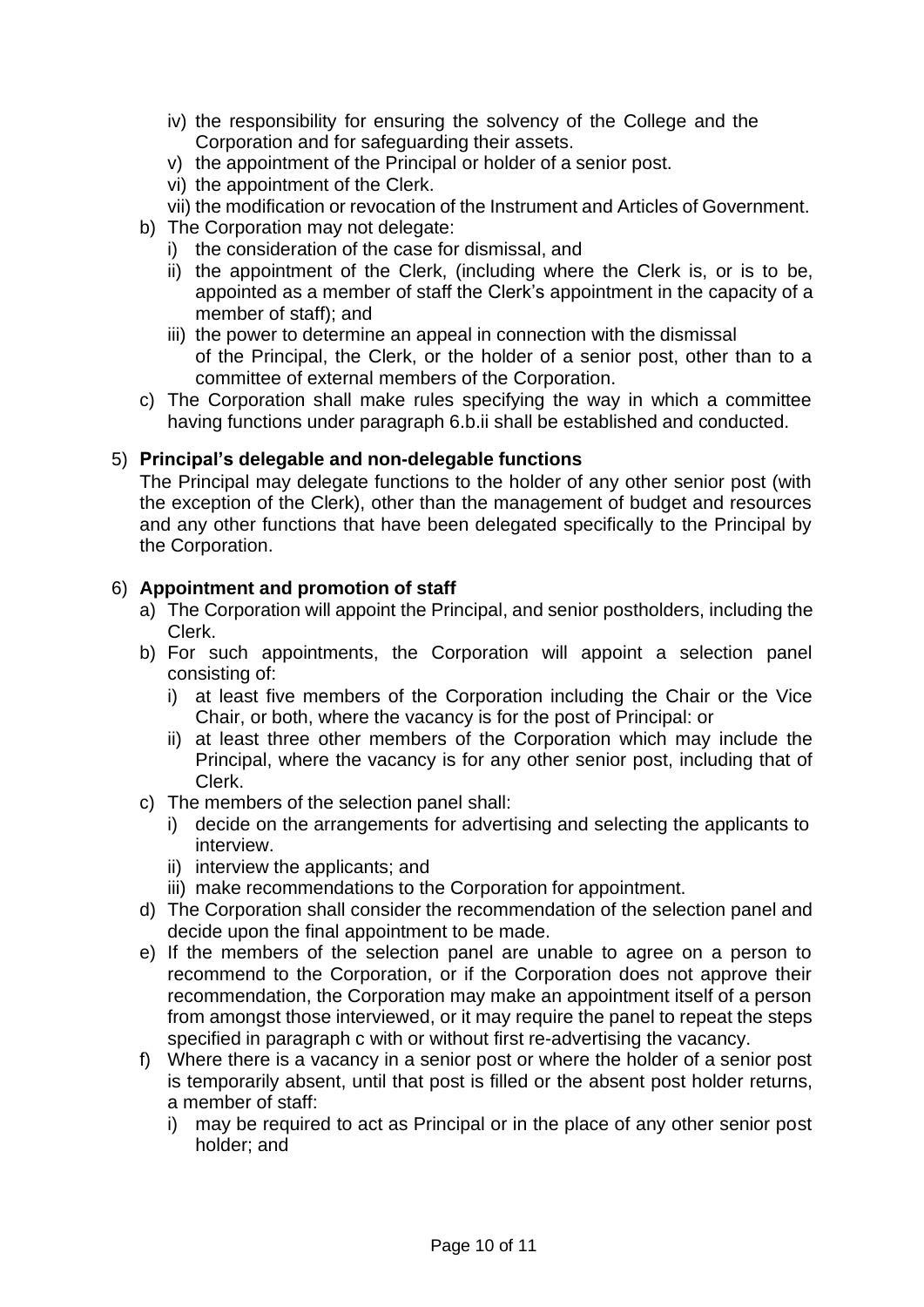- ii) if so required, shall have all the duties and responsibilities of the Principal or such other senior post holder during the period of the vacancy or temporary absence.
- g) The Principal shall have responsibility for selecting for appointment all members of staff other than:
	- i) senior post holders; and
	- ii) where the Clerk is also to be appointed as a member of staff, the Clerk in the role of a member of staff.

### 7) **Suspension and dismissal of the Clerk**

- a) Where the Clerk is also a member of staff at the institution, s/he is to be treated as a senior post holder.
- b) Where the Clerk is suspended or dismissed as a member of staff, that suspension or dismissal shall not affect the position of the Clerk in the separate role of Clerk to the Corporation.

#### 8) **Academic freedom**

In approving the Code of Conduct of staff the Corporation shall have regard to the need to ensure that academic staff at the College have freedom within the law to question and test received wisdom, and to put forward new ideas and controversial or unpopular opinions, without putting themselves at risk of losing their jobs or any privileges which they may enjoy at the College.

#### 9) **Co-operation with government funding agencies**

The Corporation shall co-operate with any person authorised by the government funding agencies to audit any returns of numbers of students or claims for financial assistance and shall give any such person access to any documents or records held by the Corporation, including computer records.

#### 10)**Internal Audit**

- a) The Corporation shall, at such times as it considers appropriate, examine, and evaluate its systems of internal financial and other control to ensure that they contribute to the proper, economic, efficient, and effective use of the Corporation's resources.
- b) The Corporation may arrange for the examination and evaluation mentioned in paragraph (1) to be carried out on its behalf by internal auditors.
- c) The Corporation shall not appoint persons as internal auditors to carry out the activities referred to in paragraph (1) if those persons are already appointed as external auditors.

#### 11)**Accounts and audit of accounts**

- a) The Corporation shall:
	- i) ensure the preparation of monthly management accounts, to include monthly income and expenditure, the latest budget forecast, the balance sheet, and a cash flow report.
	- ii) maintain proper accounts and proper records in relation to the accounts; and
	- iii) prepare a statement of accounts for each financial year of the Corporation.
- b) The statement shall: